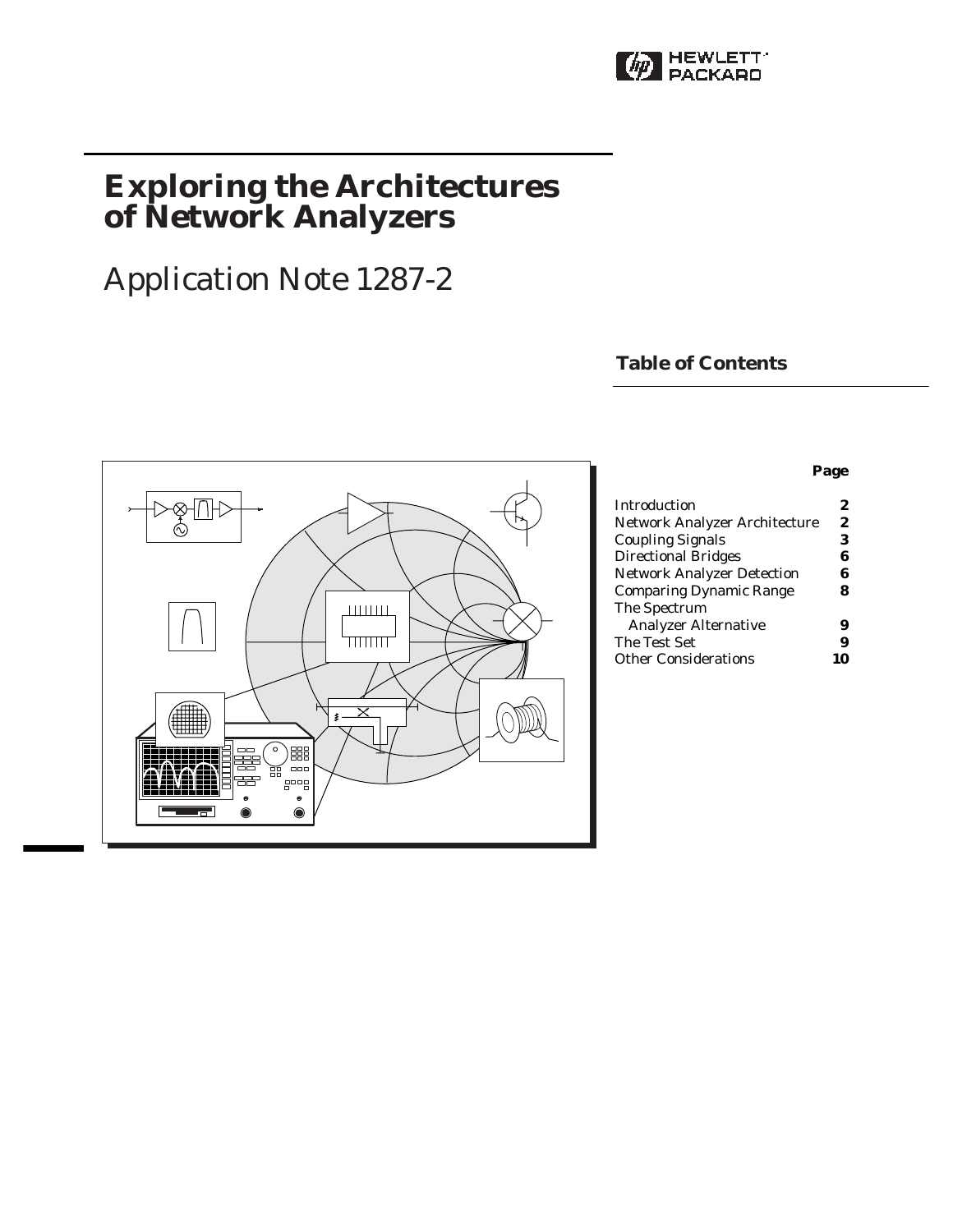**Introduction** Network analyzers have become one of the most important measurement tools for characterizing the performance of high-frequency components and devices. A modern vector network analyzer can measure a component's magnitude, phase, and group delay, show port impedances on a Smith chart, and, with time-domain capability, show the distance from a test port to an impedance mismatch or circuit fault. Understanding a network analyzer's capabilities and operation can help an operator derive optimum performance from the instrument.

> Hewlett-Packard Company offers an extensive line of RF and microwave network analyzers for applications from DC to 110 GHz. These analyzers are available with a variety of test sets and calibration kits and can be equipped with such options as time-domain capability for making distance-to-fault evaluations in transmission lines. The company also supplies linear and nonlinear computer-aided-engineering (CAE) software tools such as the HP EEsof Microwave Design System (MDS) and Series IV Suite, useful in creating device and component models based on vector network analyzer measurements.

## **Network Analyzer Architecture**

Network analyzers differ in form and function from another tool commonly used to characterize communications systems and components, the spectrum analyzer (Figure 1). Spectrum analyzers measure unknown external signals. In contrast, network analyzers utilize synthesizedfrequency sources to provide a known test stimulus that can sweep across a range of frequencies or power levels. Network analyzers also can perform ratioed measurements (including phase), which require multiple receivers. These measurements cannot be performed with a spectrum analyzer, even when it is complemented by a tracking generator.

Spectrum analyzers are generally employed to measure signal characteristics such as carrier level, sidebands, harmonics, and phase noise. They are usually configured as a single-channel receiver without a source. These instruments have a wide range of IF bandwidths available in order to analyze diverse types of signals and are often used with external sources for nonlinear stimulus/response testing. When combined with a tracking generator, spectrum analyzers can be used for scalar component testing to show magnitude versus frequency information but not phase information.



**Figure 1. Differences between Network and Spectrum Analyzers**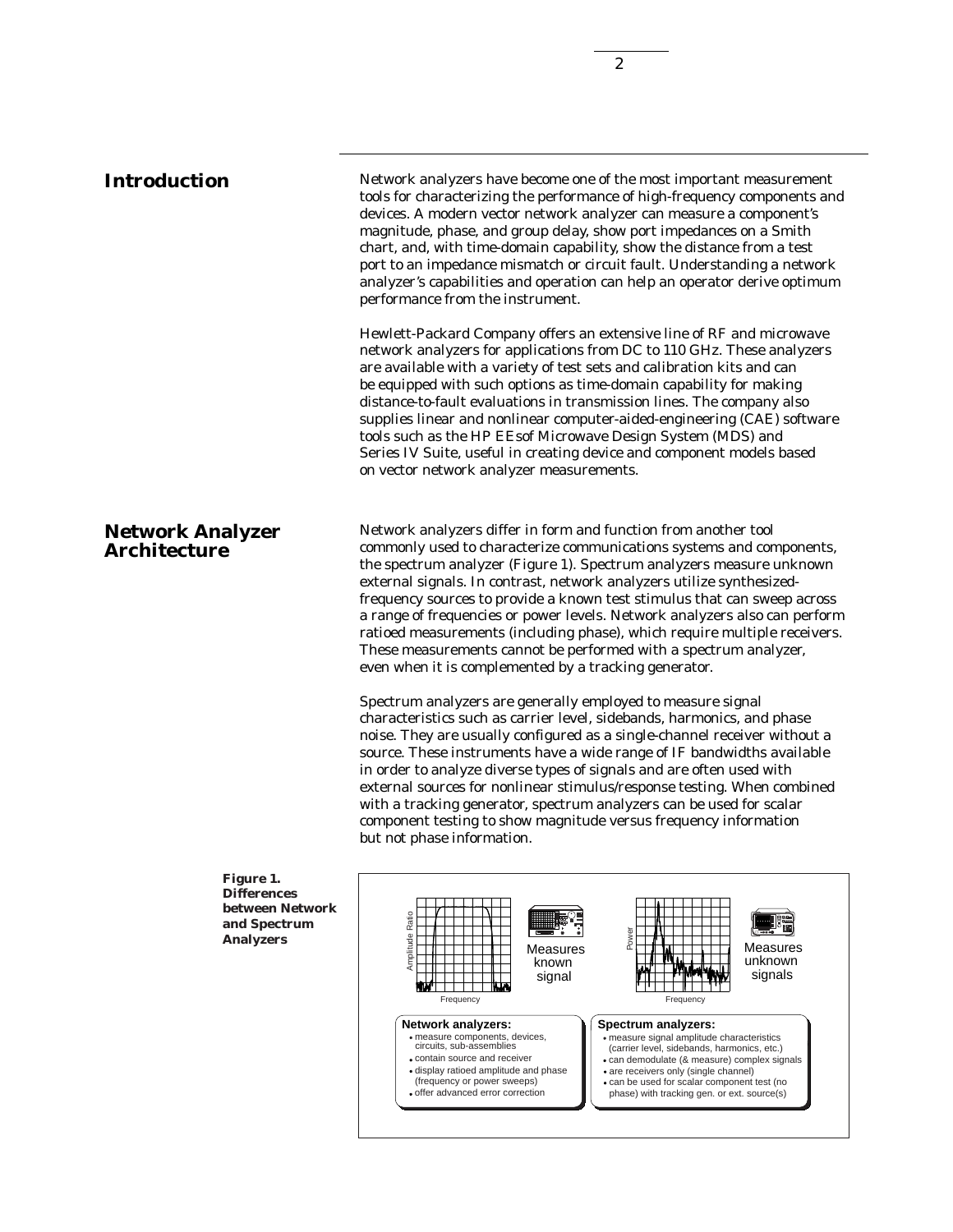Network analyzers can provide a wealth of knowledge about a device under test (DUT), including its magnitude, phase, and group-delay response. To accomplish this, a network analyzer must provide a source for stimulus, signal-separation devices, receivers for signal detection, and display/processing circuitry for reviewing results (Figure 2). The source is usually a built-in phase-locked (synthesized) voltage-controlled oscillator.

Signal-separation hardware allows measurements of a portion of the incident signal to provide a reference for ratio measurements, and it separates the incident (forward) and reflected (reverse) signals present at the input of the DUT. Hardware for this purpose includes power dividers (which are resistive and broadband, but have high insertion loss), directional couplers (which have low loss but are usually limited in bandwidth), and directional bridges (which are useful for measuring reflected signals over a broad bandwidth, but may also have significant loss).



**Coupling Signals**

Directional couplers are useful for measuring both the incident and reflected signals present at the input of the DUT. Directional couplers consist of a "through" path, and a "coupled" path that diverts a small amount of the power traveling along the through path (Figure 3). The amount of coupled power is determined by the coupling factor:

*Coupling factor (in dB) = –10 log (forward coupled power / incident power)*



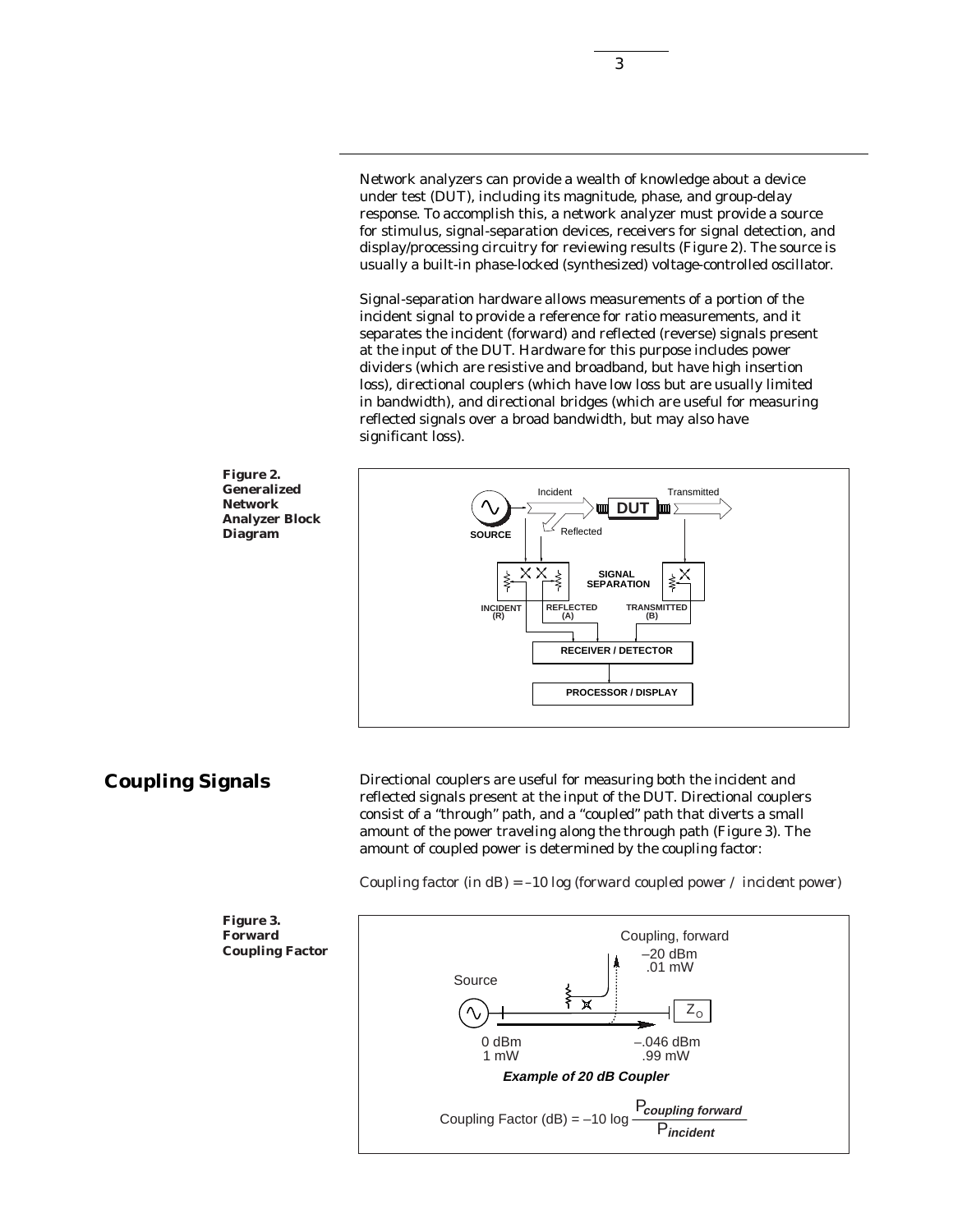For example, in a 20-dB coupler, the coupled power level is 20 dB less than the power level at the input port. In addition to the coupling factor, a directional coupler has other parameters, such as frequency response and directivity, that contribute to the overall power level seen at both the main output port and the coupled port.

Ideally, a signal traveling in reverse through a coupler should not appear at the coupled port. In reality, some energy always appears at the coupled port because of the coupler's finite port-to-port isolation (Figure 4). Isolation can be measured by sending power through the coupler in the reverse direction, and is defined as the leakage power at the coupled port relative to the incident power:



*Isolation (in dB) = –10 log (reverse coupled power / incident power)*

One of the most important measured parameters for couplers is their directivity (Figure 5). Directivity is a measure of a coupler's ability to separate signals flowing in opposite directions along the through path of the coupler. It can be thought of as the dynamic range available for reflection measurements. By definition, directivity is the coupling factor times any loss in the through path, divided by the reverse isolation (all terms are linear). In logarithmic terms, directivity is equal to the reverse coupling factor (isolation) minus the forward coupling factor minus the loss of the through arm (all terms in dB). When measuring forward and reverse coupling factors, the coupler must be terminated in a load impedance that is precisely equal to the characteristic impedance of the test system.

Notice in the middle example of Figure 5 that adding loss (an attenuator for example) at the output of the coupler degrades raw (uncorrected) directivity by twice the value of the attenuator. This is why it is usually not a good idea to place attenuators or use lossy cables on any network analyzer test port that will be used for reflection measurements. Even when calibration is used to correct for the effect of the loss, the stability of the calibration will be worse (i.e., more drift will occur) due to the degraded raw directivity. Attenuation added between the source and the coupler has no effect on directivity, as shown in the lower example. While not shown, it is obvious that adding an attenuator on the coupled port would also not affect directivity since both the isolation and coupling term would be increased by the value of the attenuator.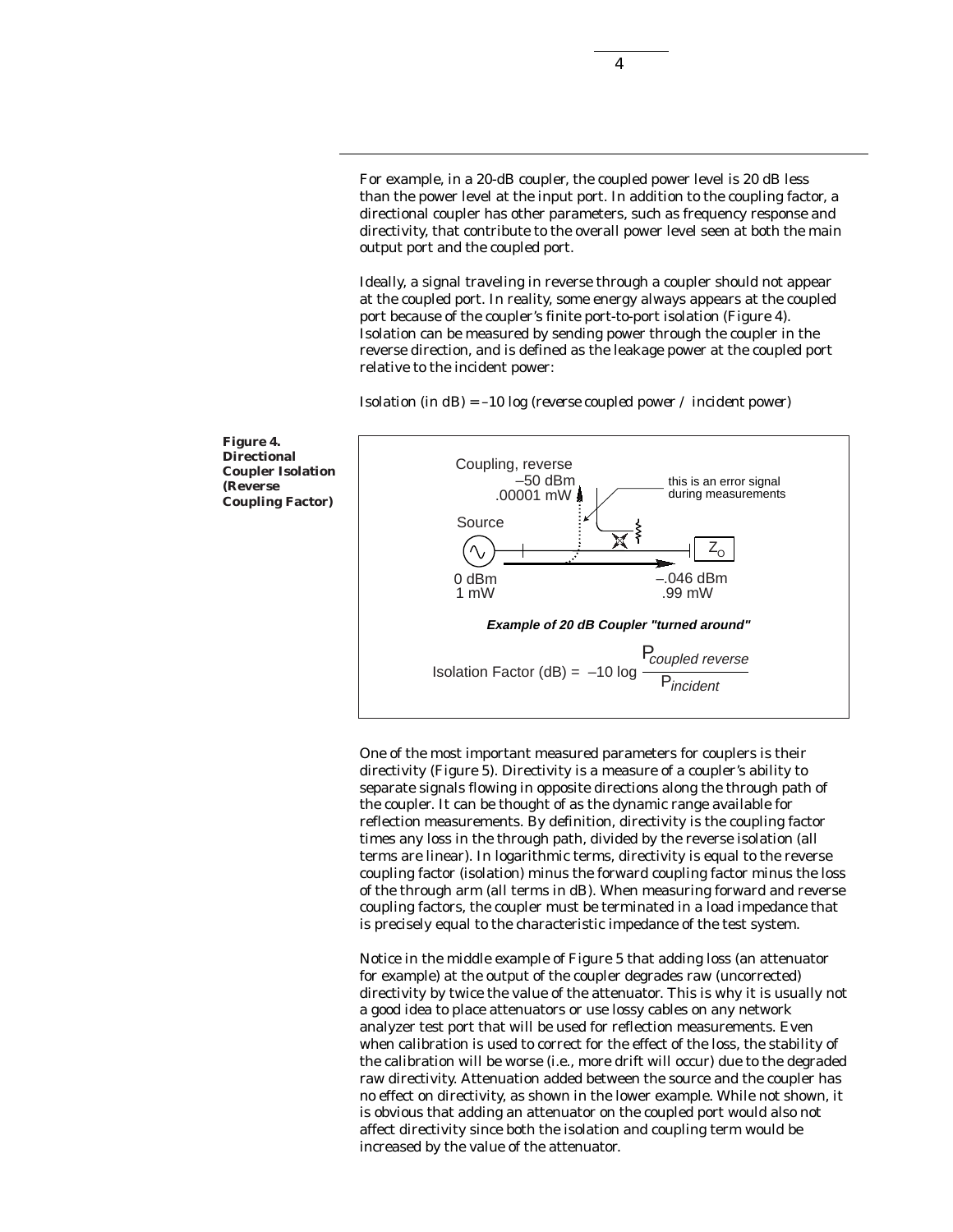Errors due to finite directivity are often responsible for ripple patterns in many measurements of return loss. At the peaks of the ripple, directivity adds in-phase with reflections from the DUT. In some cases, directivity will cancel the DUT's reflection, resulting in a sharp dip in the return-loss response.

One simple way to measure coupler directivity doesn't require forward and reverse measurements (Figure 6). This technique is useful for measuring a network analyzer's effective directivity from the front-panel test ports. The first step is to place a short on the test port (the output of the coupler's through arm). Next, measure reflection and normalize the results (by saving data to memory and then displaying data divided by memory). The result is a 0 dB reference that includes the forward coupling factor and the through arm loss. The next step is to place a high-quality termination on the test port (a load from a calibration kit, for example). The signal now measured is only due to the leakage (directivity) error, based on the assumption of a perfect termination. Since the measurement has already been normalized, the measured value is the effective directivity of the coupler or analyzer.







**Measuring Directivity the Easy Way**

**Figure 6.**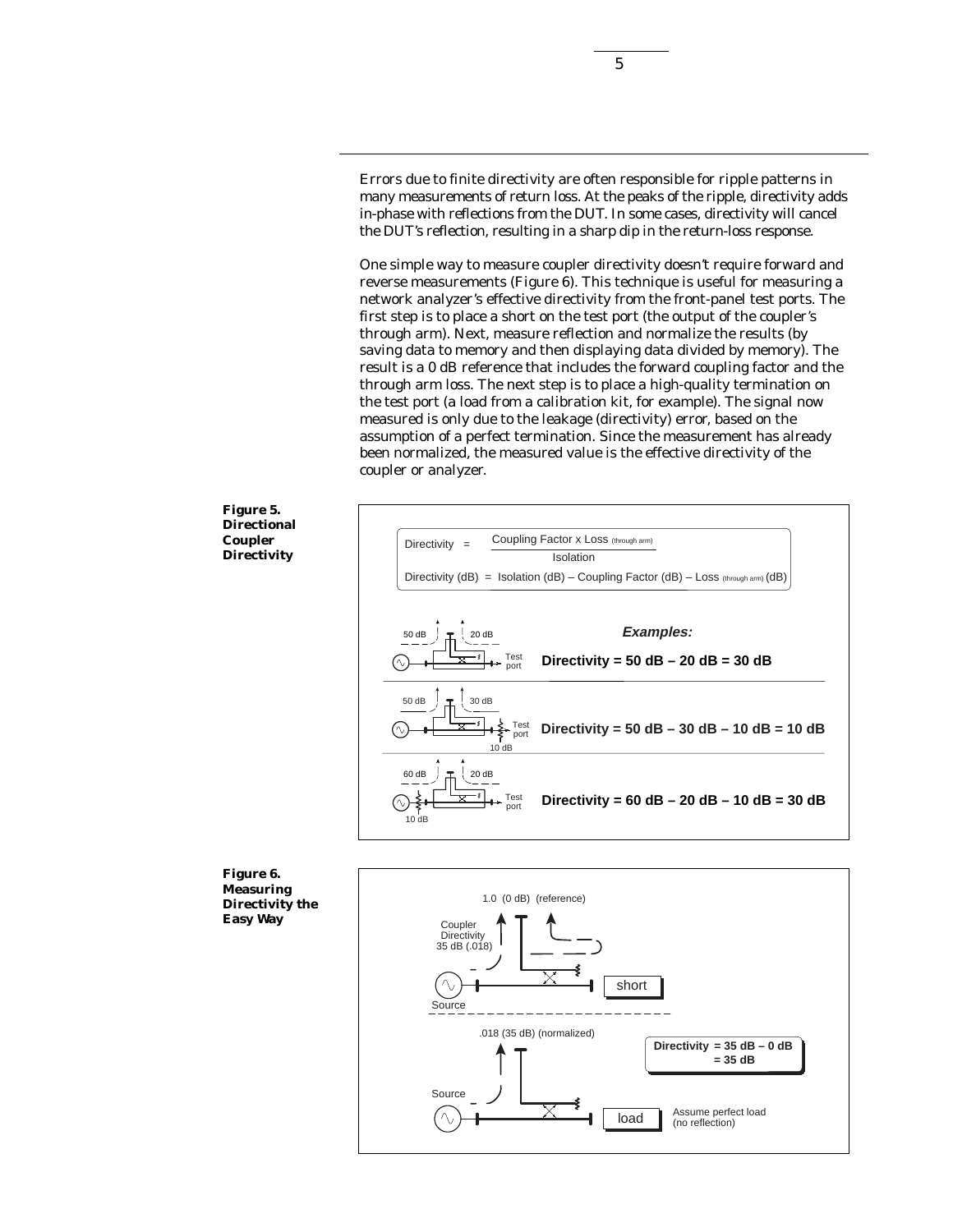**Network Analyzer Detection** Network analyzers, whether scalar or vector, rely on diode (broadband) detection or tuned-receiver (narrowband) techniques. Narrowband detection is suitable for evaluating high-rejection devices such as filters and is necessary when phase measurements are needed. Broadband detection is better suited for characterizing frequency-translation components such as tuners, particularly those with internal local oscillators (LOs). In a traditional scalar network analyzer, diode detectors convert an RF input signal to a proportional DC level. This method is relatively **Directional Bridges** Directional bridges can also be used to measure reflected signals. In a directional bridge, if all four arms are equal in resistance, there will be a voltage null (this is the balanced condition). This happens if the test port is terminated with the characteristic impedance of the test system (typically 50 ohms). If the impedance at the test port is not 50 ohms, the voltage across the bridge is proportional to the mismatch presented by the DUT. By measuring both magnitude and phase across such a bridge, it is possible to measure the complex impedance at the test port. A bridge's equivalent directivity is the ratio (or difference in dB) between maximum balance (measuring a perfect  $Z_0$  load) and minimum balance (measuring a short or open). The effect of bridge directivity on measurement uncertainty is exactly the same as for couplers.

inexpensive compared to the tuned-receiver approach, but inherently scalar in nature. That is, phase information is not recovered during the detection process. Diode detectors can measure signals to about –60 dBm with a maximum dynamic range of about 75 dB. Since the noise floor is set by the measurement bandwidth, the dynamic range can only be improved by increasing the input test-power level, which may be limited (or expensive to achieve) at higher microwave frequencies. By their nature, broadband diode detectors are useful in measuring frequency-translation devices such as mixers since, ideally, the DC outputs of the diodes are independent of the frequency of the test signals.

The use of AC detection (in which the diode detector extracts the envelope of an amplitude-modulated test signal) can eliminate diode DC drift as a source of measurement error, as well as reduce noise and spurious signals, thereby improving overall measurement accuracy. However, AC detection can adversely affect the measurement of some components such as automatic-gain-controlled (AGC) amplifiers, since the test signal must be modulated. For these components, DC detection is best.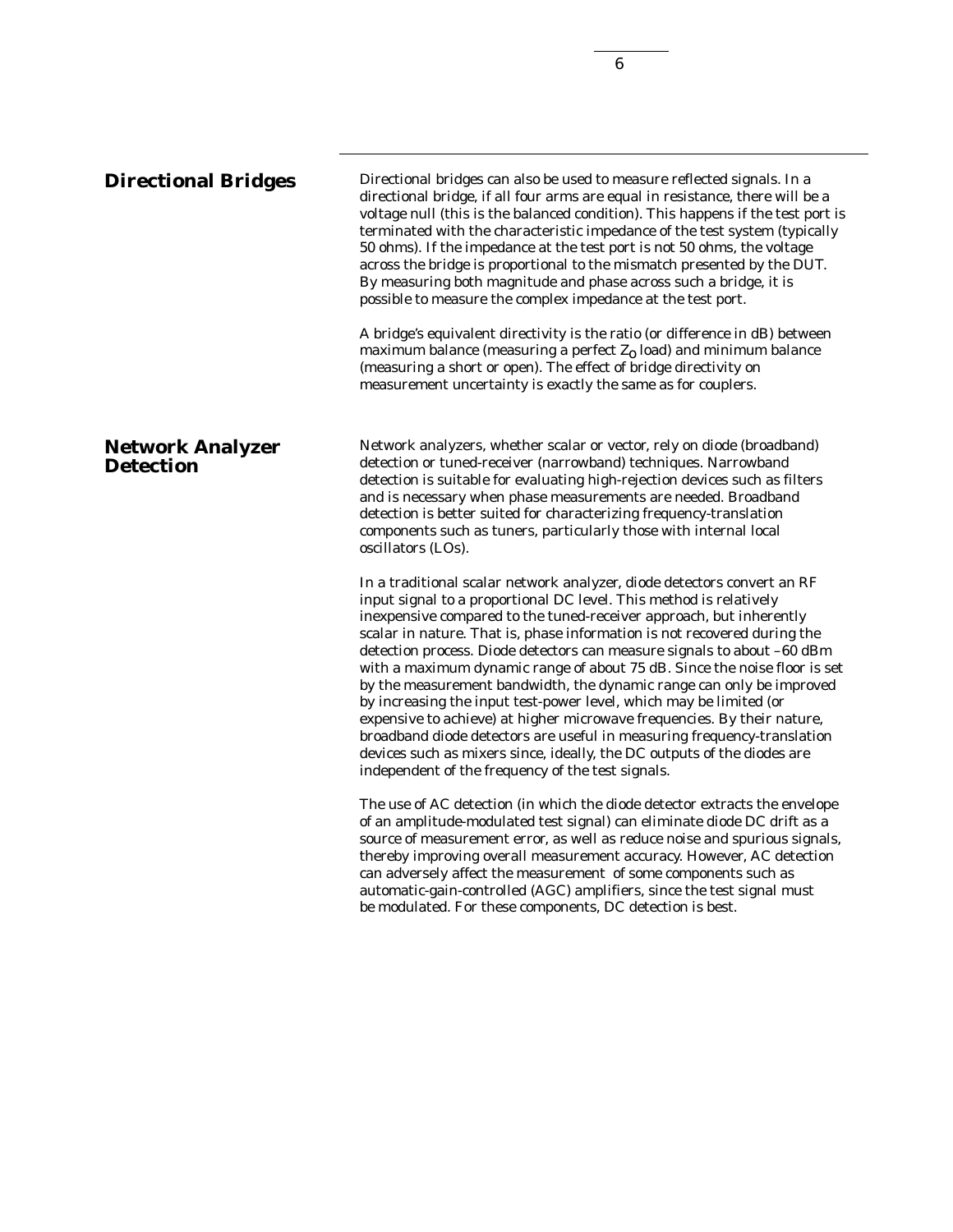7

All vector network analyzers and some modern scalar network analyzers such as the HP 8711C and 8713C rely on a tuned-receiver architecture to provide high signal sensitivity and wide dynamic range (100 dB or better). A tuned receiver can provide much better sensitivity and dynamic range compared to diode detection, with enhanced harmonic and spurious signal rejection. In a tuned receiver, high-frequency input signals are translated to lower intermediate frequencies (IFs). Noise signals are also translated in frequency, but most of the noise power falls outside the IF bandwidth. By filtering around a narrow band of IF signals, noise can be reduced, resulting in improved sensitivity and dynamic range. The IF bandwidth of tuned receivers may only be 3 kHz (and often much narrower), compared to a measurement bandwidth as wide as 40 GHz in a diode-detector-based scalar network analyzer.

Tuned receivers also allow improved techniques for error correction since phase information is preserved in the detection process. This allows scalar network analyzers such as the HP 8711C and 8713C to offer forms of vector error correction (normally only found on vector network analyzers) to enhance measurement accuracy.

The dynamic range of a tuned receiver can be improved by boosting input power, decreasing IF bandwidth, or by averaging the test signals. The latter two techniques provide a trade off between noise floor and measurement speed. Averaging reduces the noise floor of the network analyzer (as opposed to just reducing the noise excursions as happens when averaging spectrum analyzer data) because the network analyzer averages complex data. Without phase information, averaging does not improve analyzer sensitivity.

Tuned receivers can be implemented with either high-frequency mixers or samplers. It is often simpler and less expensive to make wideband front ends using samplers instead of mixers, especially for microwave frequency coverage. In Hewlett-Packard vector network analyzers such as the HP 8753D and HP 8720D, sampling is the chosen technique. Diode-based samplers can be thought of as mixers with internal pulse generators.

The pulse generator creates a broadband frequency spectrum or comb comprised of harmonically-related signals from the analyzer's LO. The incoming RF signal is mixed with the appropriate comb signal to produce the desired IF signal. Unfortunately, all of the comb signals contribute to downconverted noise in the IF, making the noise figure of the sampler approach somewhat worse than when mixer-based tuned receivers are used. However, sampler-based analyzers still provide far greater dynamic range than analyzers based on broadband diode detectors.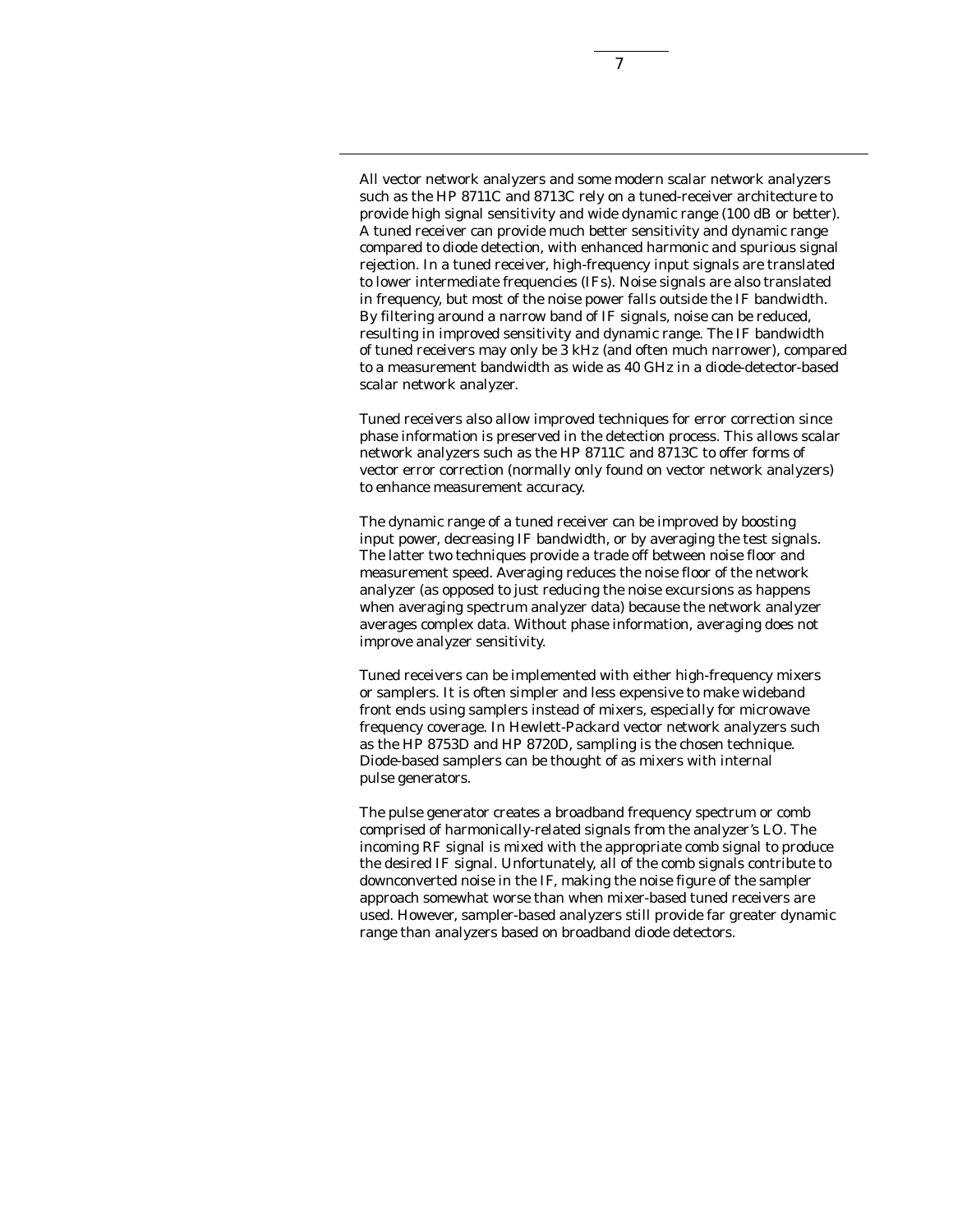# **Comparing Dynamic Range**

Wide dynamic range can be critical for measurements on some components, such as switches and high-dynamic-range filters. A filter with 90 dB out-ofband rejection would need far greater dynamic range than that available from a scalar network analyzer that only offered diode detection. When a typical narrowband filter is evaluated with an HP 8757 diode-detector-based scalar network analyzer and an HP 8720 vector network analyzer, the wide dynamic range of the latter reveals the filter's true out-of-band response (Figure 7).

In fact, the broadband, diode-detection-based response of the scalar network analyzer shows a false signal below the filter passband, created by a harmonic of the test signal. When a harmonic of the test tone falls within the passband of the filter (for example, when the source frequency is one-half the frequency of the filter passband), the analyzer will register a response even though the filter's stopband is severely attenuating the fundamental test tone. Such a spurious response is effectively filtered by the narrow IF passband of the tuned receiver.

Noise that limits dynamic range can also affect measurement accuracy. To minimize measurement uncertainties, the dynamic range of the measurement system should exceed that of the DUT. For example, to achieve less than 0.1 dB magnitude error and less than 0.6 degree phase error, the noise floor must be more than 40 dB below the measured power level (Figure 8). To achieve that level of accuracy while measuring 70 dB of rejection would require 110 dB of dynamic range. This could be accomplished by averaging test data with a tuned-receiver-based network analyzer.



#### **Figure 8. Dynamic Range and Accuracy**

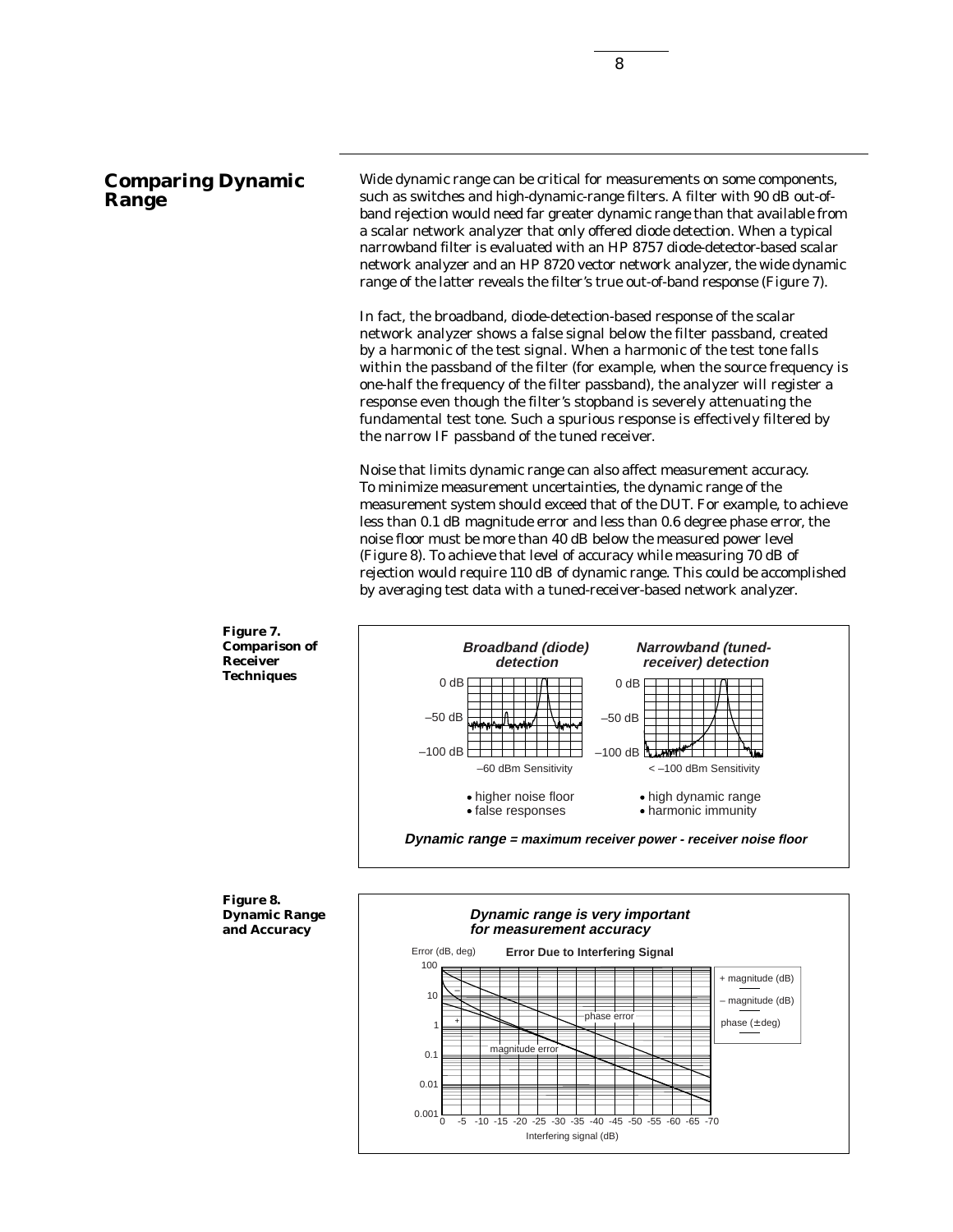A spectrum analyzer with a dedicated tracking generator and an external coupler or directional bridge can approximate the operation of a scalar network analyzer by showing amplitude as a function of swept frequency. However, the spectrum analyzer cannot make ratioed measurements or phase measurements. It is also limited to simple normalization in terms of error correction, providing far less measurement accuracy (see Applying Error Correction to Network Analyzer Measurements, Hewlett-Packard Application Note 1287-3). The amplitude accuracy of a spectrum analyzer is about an order of magnitude less than that of a scalar network analyzer. In addition, a spectrum analyzer and tracking generator generally cost more than a scalar network analyzer. This added cost may not make sense unless the spectrum analyzer is required for other measurements or applications.

**The Test Set** Network analyzers work with different types of test sets, including transmission/reflection (T/R) test sets and S-parameter test sets (Figure 9). T/R test sets provide test signals for the input of the DUT from port 1 and connection of the DUT's output port to the network analyzer's receiver via port 2. To measure reverse transmission or output reflection of the DUT, it must be disconnected, turned around, and re-connected to the analyzer. Because of the inherent inability to provide power at port 2, T/R-based network analyzers are limited to response and one-port calibration techniques.

> The more sophisticated S-parameter test set provides both forward and reverse measurements of a DUT. The RF power is available from either port 1 or port 2, and either test port can be connected to the vector network analyzer's receiver inputs. Such test sets allow the use of full two-port error correction techniques for the highest measurement accuracy.

> S-parameter test sets are available with either three or four receivers. The three-receiver architecture is simpler and therefore less expensive, but the four-receiver architecture offers more advanced error correction (including TRL and LRM calibration). A three-receiver S-parameter test set can only perform modified through-reflect-line (TRL\*) and modified line-reflectmatch (LRM\*) calibrations. The more flexible calibration capabilities of four-receiver test sets make them more suitable for noncoaxial applications such as on-wafer measurements (see *Applying Error Correction to Network Analyzer Measurements*, Hewlett-Packard Application Note 1287-3).

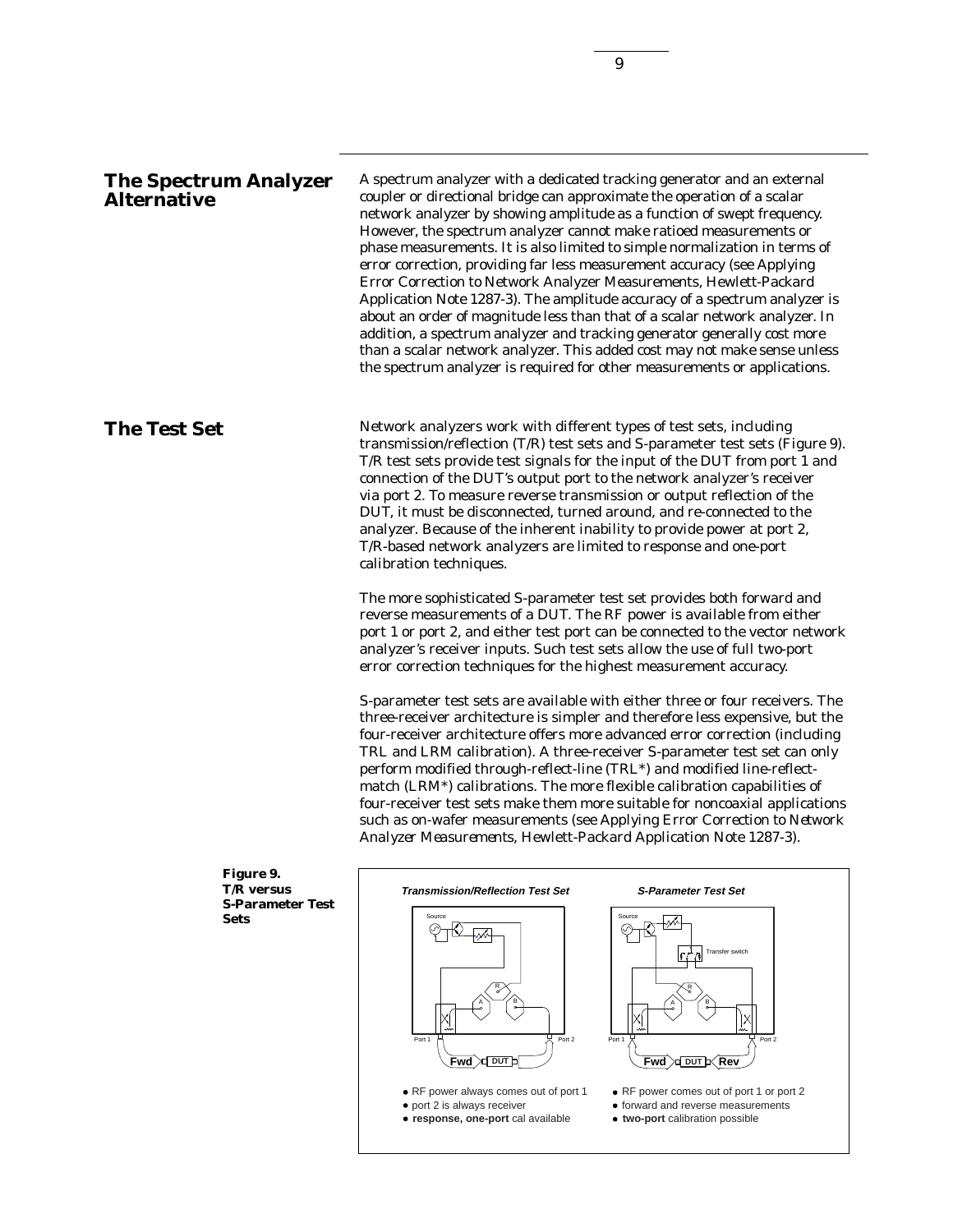| <b>Other Considerations</b> | In selecting a network analyzer for device testing, measurement precision<br>and accuracy are critical, but other factors are also important. A flexible<br>display screen can simplify tasks such as filter tuning. The screen should<br>also be aided by generous marker capabilities in order to define such<br>characteristics as filter 3-dB bandwidth during repetitive, production<br>testing. Another important feature for manufacturing is limit-line<br>capability, which greatly simplifies pass/fail testing.                                                                                                                                                                                                     |
|-----------------------------|--------------------------------------------------------------------------------------------------------------------------------------------------------------------------------------------------------------------------------------------------------------------------------------------------------------------------------------------------------------------------------------------------------------------------------------------------------------------------------------------------------------------------------------------------------------------------------------------------------------------------------------------------------------------------------------------------------------------------------|
|                             | Since many network analyzers are also used as part of an automatic-test-<br>equipment (ATE) installation, the computing power and interface<br>capabilities of the analyzer are often important. Many network analyzers<br>have an onboard microcomputer that can control external instruments<br>such as swept-signal sources for mixer testing, or power meters for<br>enhanced calibration capabilities. In addition, most of HP's analyzers offer<br>3.5-in. floppy disk drives to simplify the task of upgrading internal<br>software or downloading test data for further analysis on an external<br>computer or use in a CAE program.                                                                                   |
|                             | A network analyzer's internal computing power can also be used to<br>automate measurements even when the analyzer is used in a "stand-alone"<br>application. For example, the use of test sequencing in the HP 8720 and<br>HP 8753 vector network analyzers makes it simple to store a series<br>of keystrokes on the analyzer as a measurement routine. Several of<br>these routines can be readily saved in the analyzer's memory to create<br>a small automated test station even without an external computer. Such<br>capabilities are ideal for repetitive testing as performed in a production<br>environment. The HP 8711C family offers even more automation capability<br>with the use of Instrument BASIC (IBASIC). |
| <b>Suggested Reading</b>    | Understanding the Fundamental Principles of Vector Network Analysis,<br>Hewlett-Packard Application Note 1287-1.                                                                                                                                                                                                                                                                                                                                                                                                                                                                                                                                                                                                               |
|                             | Applying Error Correction to Network Analyzer Measurements, Hewlett-<br>Packard Application Note 1287-3.                                                                                                                                                                                                                                                                                                                                                                                                                                                                                                                                                                                                                       |
|                             | Network Analyzer Measurements: Filter and Amplifier Examples, Hewlett-<br>Packard Application Note 1287-4.                                                                                                                                                                                                                                                                                                                                                                                                                                                                                                                                                                                                                     |